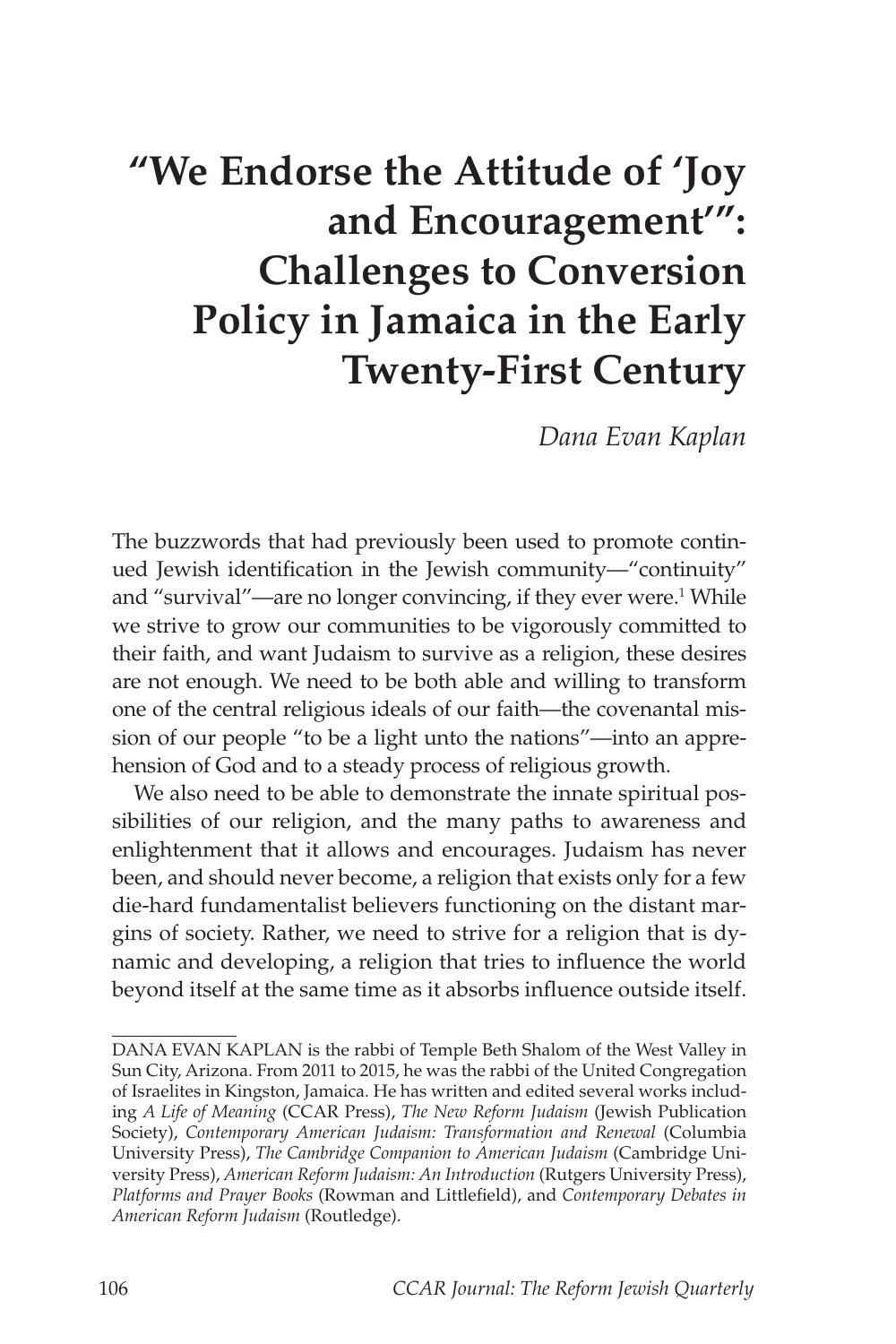This was the philosophy to conversion to Judaism that I brought with me to the Caribbean island of Jamaica when I became the first ordained rabbi to lead the community in Kingston in thirty-three years. The approximately two hundred members of the United Congregation of Israelites in Jamaica (UCIJA) were the remnant of a much larger historic Jamaican community whose Sephardic origins go back to the time when the Portuguese forced conversion of the Jews to Christianity in 1497. Spanish and Portuguese Jews began to arrive in Jamaica more than 350 years ago, lured by the prospect of economic opportunities.

Some came directly to Port Royal, which was once the largest city in the Caribbean, functioning as the center of shipping and commerce in the Caribbean Sea by the latter half of the seventeenth century. Others first went to Curacao, Barbados, Nevis, and/or other islands and then continued on to Jamaica. While there was never an inquisition in Jamaica, it was nevertheless illegal to practice Judaism under Spanish rule. It appears that Jews were unofficially free to live discreetly on the island by 1577 and they were permitted to practice their religion openly after the British conquered Jamaica in 1655. The roots of the UCIJA can be traced back to a "Portuguese" synagogue in Port Royal—called the "wickedest city on earth"—that was destroyed by a massive earthquake in 1692. 2 The central hub of Jewish life shifted first to Spanish Town and then to Kingston, the current capital of the country.

Many of the earliest Jews to pass away in the area are buried across the harbor from Port Royal in Hunt's Bay Cemetery, which has been restored and surveyed. The number of gravestones in this cemetery that bear skull and crossbones engravings is one of the reasons some argue that there were many Jamaican Jewish pirates looting Spanish ships.<sup>3</sup> Shaar Shalom Synagogue, the name of the institution that is used interchangeably with the UCIJA, was rededicated in 1912 after being rebuilt on its present site following severe earthquake damage in 1907. The UCIJA was formed in 1921 merging a Spanish-Portuguese congregation with a British-German one, creating a unified ritual. The synagogue building was located downtown kitty-corner from the Parliament building at 92 Duke Street in Kingston. Until the arrival of Chabad in Montego Bay in September 2014, Shaar Shalom had been the only Jewish congregation on the island for many decades.<sup>4</sup> The property surrounding the synagogue included a Jewish Heritage Center and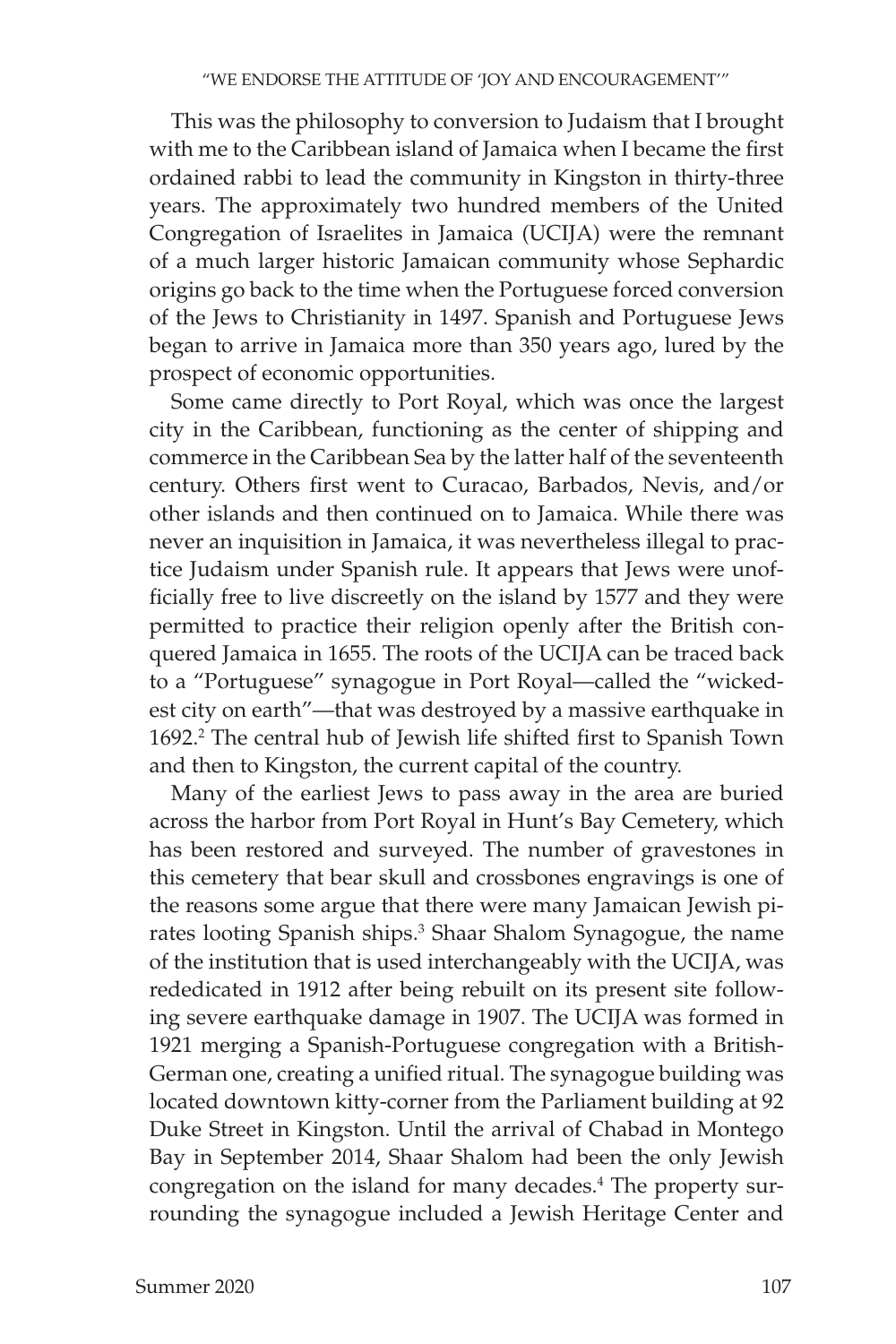a memorial garden whose relocated tombstones date back to the eighteenth century. At the community's peak in 1881, Jews comprised 4.5 percent of Jamaica's population of 580,000, which was 17.5 percent of the white population.<sup>5</sup> Today there are perhaps 450 Jews in a population of over 3 million people.

The synagogue began liberalizing in the first years of the twentieth century. British Liberal Rabbi Bernard Hooker had been the last long-serving rabbi before leaving during the political upheavals of the 1970s. There had then been two rabbis who each served for approximately one year each, with the last one leaving in the spring of 1978. In 2011, I became the first rabbi of the congregation in thirty-three years. The hope was that I could unify what had become a factionalized and constantly squabbling ethnic minority that had become alienated from their religious roots. As synagogue Vice President Stephen Henriques—who had served as the spiritual leader for eleven years before my arrival and resumed that responsibility after my departure—told the *Times of Israel*, "The need for a rabbi was really to pull the congregation together and increase the knowledge and awareness of Judaism in the community after being without this level of leadership for so many years."6

The Jewish community had been declining for many decades, with a particularly drastic exodus during the political infighting of the 1970s when Prime Minister Michael Manley—seen by some as Jamaica's Fidel Castro—moved the country toward socialism and flirted with revolution. The country's Jewish community had always been sensitive to economic and social as well as political changes. Significant numbers of Jews had emigrated even in the nineteenth century, including a sizable contingent to far-away Australia. But under Manley's rule, the entire elite of the country felt that they had to relocate, if only temporarily. And indeed, when the 1980 election brought Edward Seaga to power, significant numbers of those elites returned. But many others did not, including many of the leaders of the Jewish community. By the early twenty-first century, the Jewish population of Jamaica was a fraction of what it had been before independence from Britain in 1962. The synagogue continued to hold services every Friday night and Saturday morning, but attendance was dismal and enthusiasm for Judaism severely diminished.

Some believed that a rabbi could bring new energy to the synagogue, which had languished in part because of religious apathy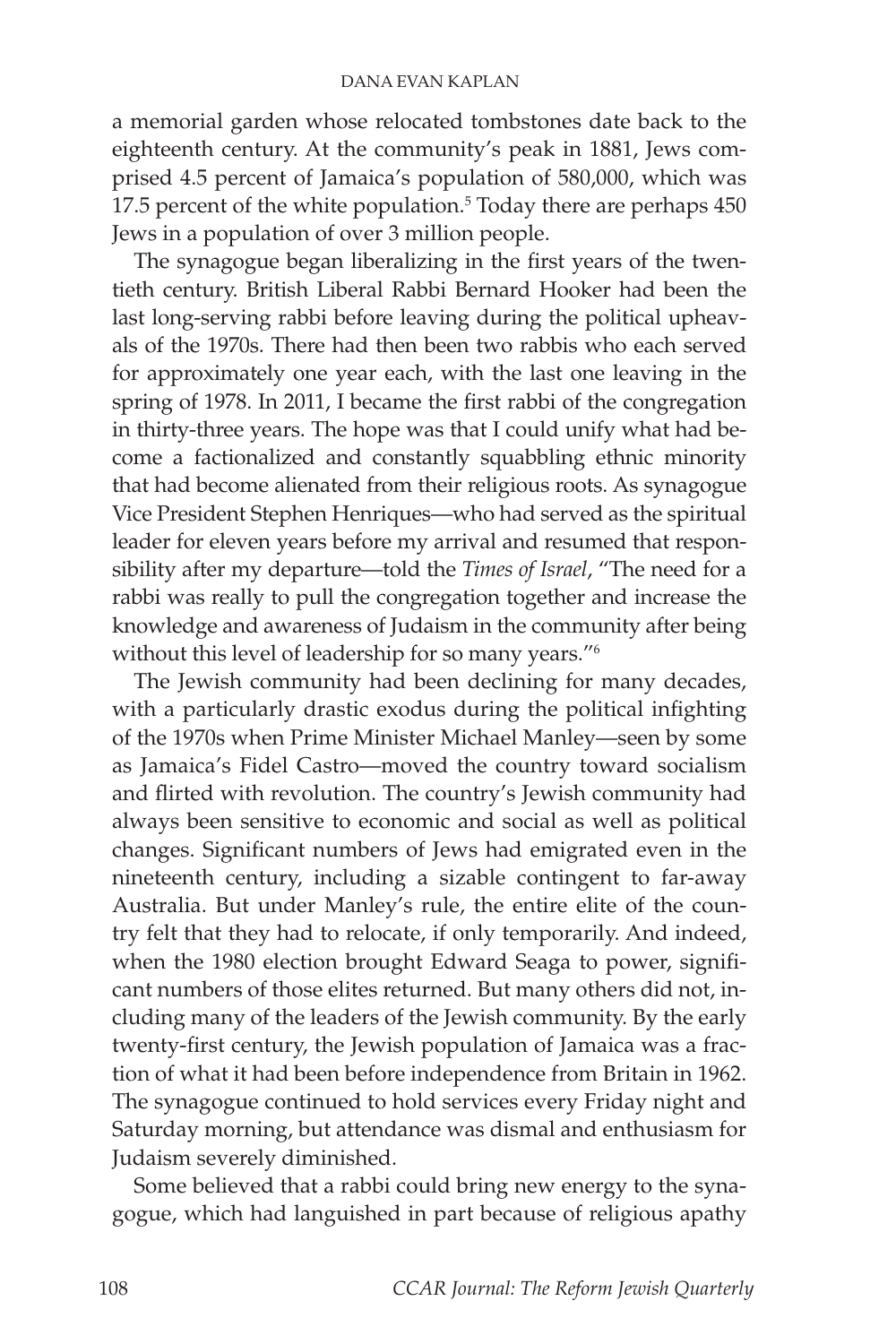as well as its location in downtown Kingston, perceived as dangerous and certainly far from the heart of the upper middle-class enclaves uptown. As a reporter for *Hadassah Magazine* put it in April 2014, "The most significant step the congregation has taken to reinvigorate the community is hiring Reform Rabbi Dana Evan Kaplan in 2011 to be its first religious leader in more than three decades . . . His challenge: Build a Jewish future—even if it goes against age-old customs."7

The central role that some believed conversions to Judaism could play in this effort to rebuild was highlighted by many of the reporters who visited the Jamaican Jewish community at the invitation of the Jamaica Tourist Board. About a year after my arrival in the country, one reporter for the *Times of Israel* wrote that "Despite the high intermarriage rate . . . most children of intermarriage are raised as Jews, and there continue to be conversions. That, community members say, is what will keep Jamaican Jewry going."8 In the *Hadassah Magazine* cover story of 2014, the reporter almost immediately pointed out that "One way to expand the shrinking community is to welcome converts, including black Jamaicans with Jewish ancestry—about 10 percent of the population—who want to return to Judaism."9

Although it was true that Judaism had not been a proselytizing religion for almost two thousand years, as a rabbi I was strongly committed to advocating for promoting Judaism among non-Jews whether they had Jewish ancestry or not. The reporter for the *Times of Israel* quoted me as expressing the view that Jamaica specifically was potentially fertile territory for Jewish proselytization: "'Many Jamaicans, though not Jewish by birth, are interested in Judaism, some intensely. I have never before been in a country where so many people express an admiration for Jews and Judaism and want to draw closer to Jewish spiritual wisdom. It is my opinion that we should integrate some of these outsiders into our religious community.'"10 When Aron and Judith Hirt-Manheimer of *Reform Judaism* visited Kingston, I told them that the congregation could "build a multiracial community in Jamaica that can be a model for the world."11

Part of the reason there was so much interest in Judaism was because Jamaicans had a strong interest in religion in general. Shortly after my arrival, I was informed with great pride by several people from different backgrounds that Jamaica has more churches per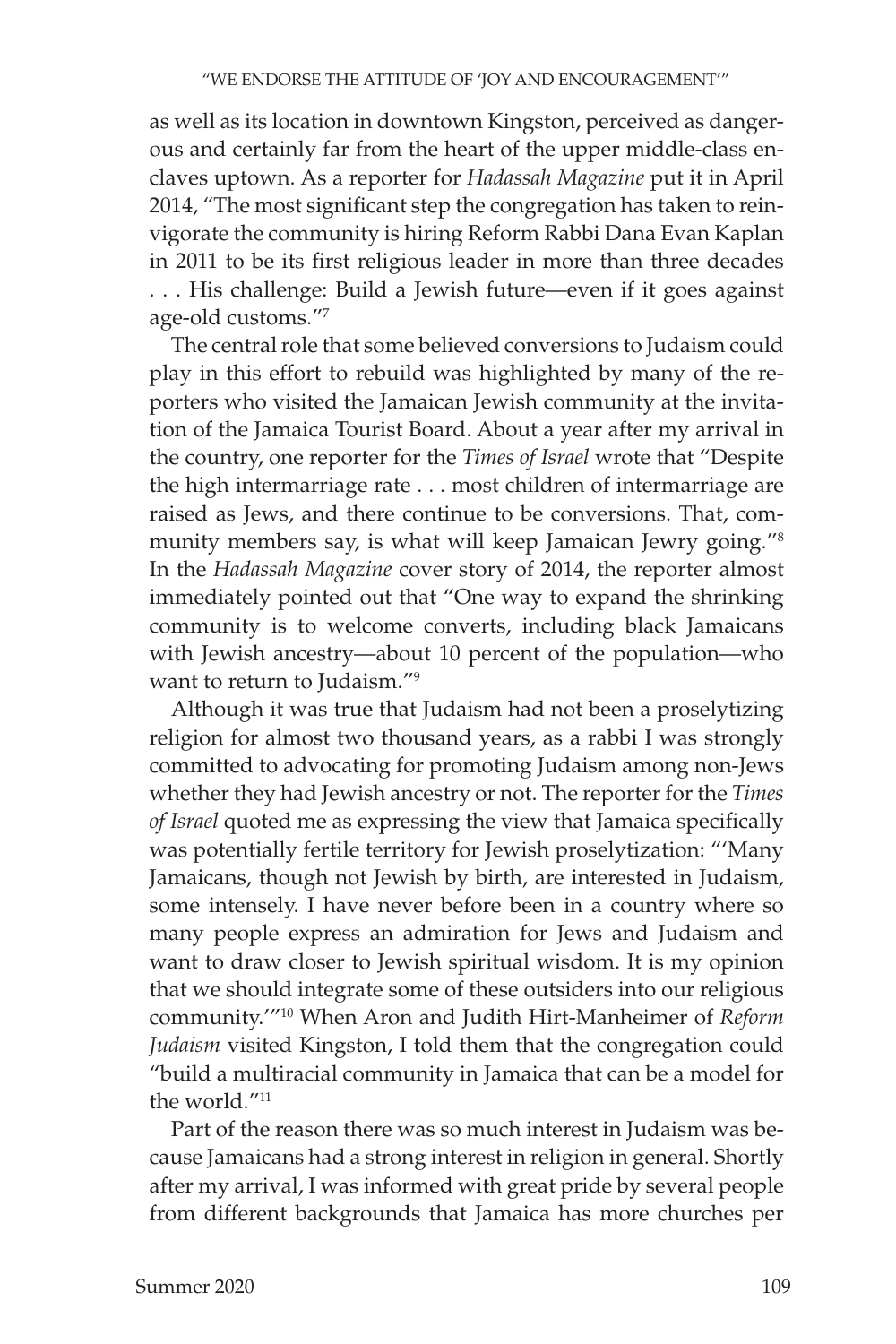capita than anywhere else in the world. That enthusiasm for religion combined with an openness to religious experimentation produces a large population of spiritual searchers. Another reason that some Jamaicans find Judaism spiritually meaningful is that whether or not they believe they have Jewish ancestry themselves, they know how intertwined Jewish history is with Jamaican history. This long historical association makes Judaism appear as both authentic and organic, especially in juxtaposition to religions that have only recently begun to proselytize in the country. Finally, there was no legal barrier to those from any ethnic, cultural, or religious background converting to Judaism.

One of the first tasks I faced as the new rabbi was to supervise the conversion of fifteen candidates who had been waiting patiently, some of them for as long as eleven years.<sup>12</sup> A number of meetings were held to establish the criteria and to discuss policy considerations. I argued for a highly welcoming yet vigorous program that would be both spiritually and academically demanding. All of the expectations were put down in writing in great detail. On November 1, 2011, it was agreed to begin the intake interviews at the following meeting. The first four conversion intake interviews were then scheduled for November 22, 2011. The other eleven candidates were interviewed in the following weeks. Fourteen were admitted to the program; one decided not to proceed for personal reasons. My hope was that this cohort would be the first of many such groups.

Since no documentation existed at the time, I attempted to explain the purpose and scope of the conversion effort that we would be undertaking in Jamaica. The Giur and Affirmation of Status Program was to be based on the principle that "the Jewish community of Jamaica welcomes those who have chosen to become Jewish and cast their lot with the Jewish people. We welcome all sincere converts regardless of their former religious faith(s)."13 We began by emphasizing that we were committed to helping those interested in converting to Judaism. "We at Kahal Kadosh Shaare Shalom make an effort to help people who are interested in converting to Judaism."14 Since "preparation for conversion to Judaism is a sacred process," therefore "individuals who choose to follow in the footsteps of Ruth deserve the full support of the entire congregation."15 While traditional Judaism required the rabbi to send the prospective convert away three times, "Shaare Shalom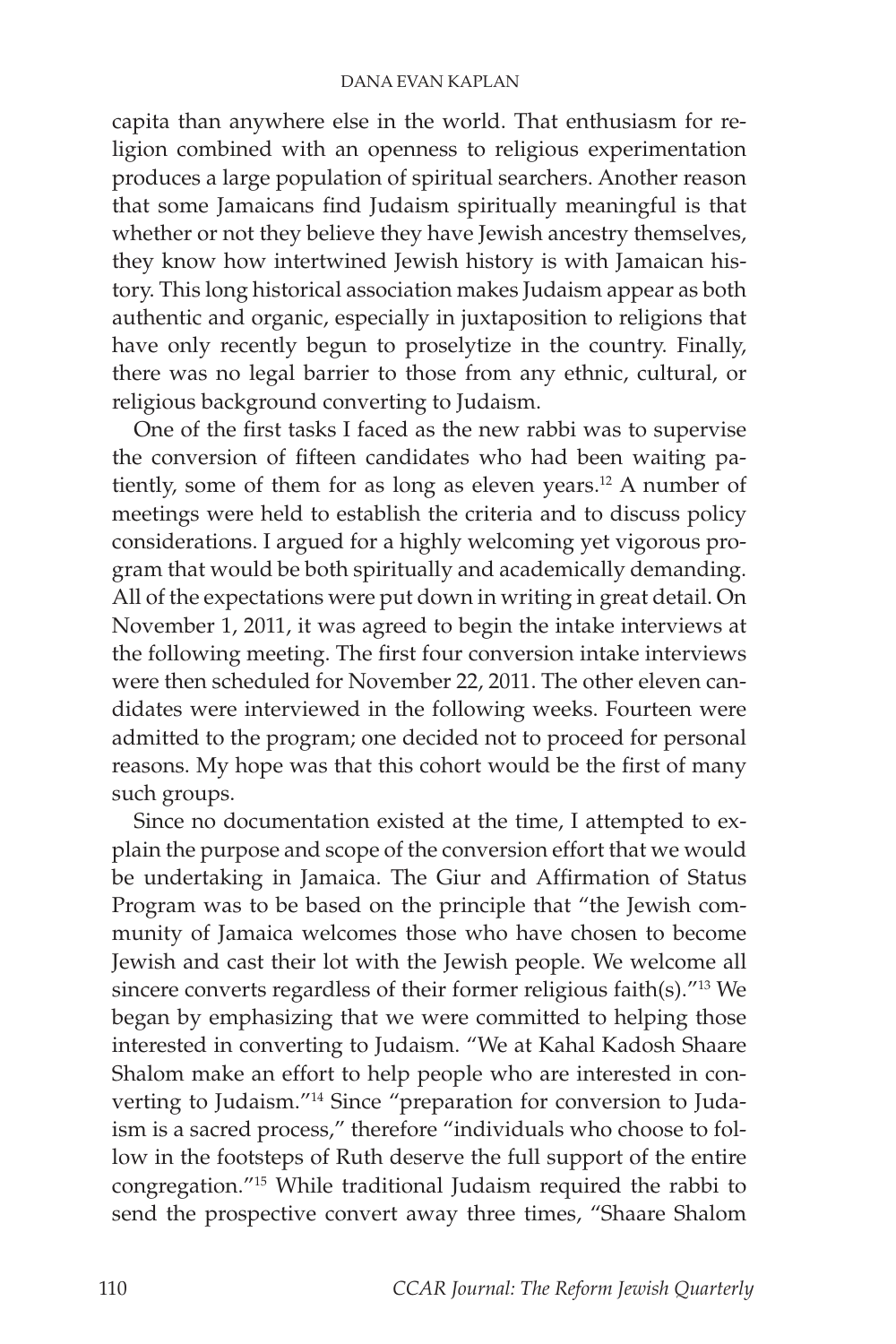Synagogue does not follow this practice. Rather, we endorse the attitude of 'joy and encouragement.'"16

The intention was also to offer an affirmation of status program for those returning to Judaism. Because of the large number of Portuguese Jewish refugees who had arrived in Jamaica hundreds of years earlier as well as other waves of Jewish immigrants, there were large numbers of Jamaicans with Jewish ancestry. Many of them had Portuguese Jewish last names but no memory of actual Jewish ancestors or practices. One of the prominent members of the congregation, Dr. Winston Mendes Davidson, a professor and medical doctor who also served as lay cantor, came from this background. Isaac Mendes Belisario (1795–1849), presumably from the same family tree, was a famous Jamaican artist who was a practicing Jew.<sup>17</sup> Estimates ranged widely over how many Jamaicans had Jewish ancestry but even at a relatively low guesstimate of 10 percent, that would still amount to over three hundred thousand people.<sup>18</sup> In addition to bringing back the "lost sheep of Israel," allowing Jamaicans of Jewish ancestry to return to the Jewish community could strengthen Jewish life on the island.

Even though the congregation was ostensibly affiliated with the World Union for Progressive Judaism (WUPJ) through the Union of Jewish Congregations of Latin America and the Caribbean (UJCL), there was no attempt by those organizations to promote Progressive Judaism. Indeed, some of those in the congregation brought religious and social attitudes with them that might dismay and even shock most American Reform Jews. Our congregation harbored a number of traditionalists who saw being Jewish as a matter of birth—birthright—and believed all others claiming to be Jews were imposters. This attitude passed to some of those considering conversion. There were a number of potential converts who expressed hesitations along the lines of "There is a sliver of thought in my mind that says to me that those who are 'truly' Jewish have an 'in' with God!" My efforts to convince them that one did not need to have Jewish ancestors to convert to Judaism were generally not successful. Some of the Jamaican Jews emphasized that their common ancestry was what gave them a mutual commonality that transcended personal, political, and even religious differences. As the Hirt-Manheimers observed: "For [community leader] Ainsley [Henriques], as with other congregants we met,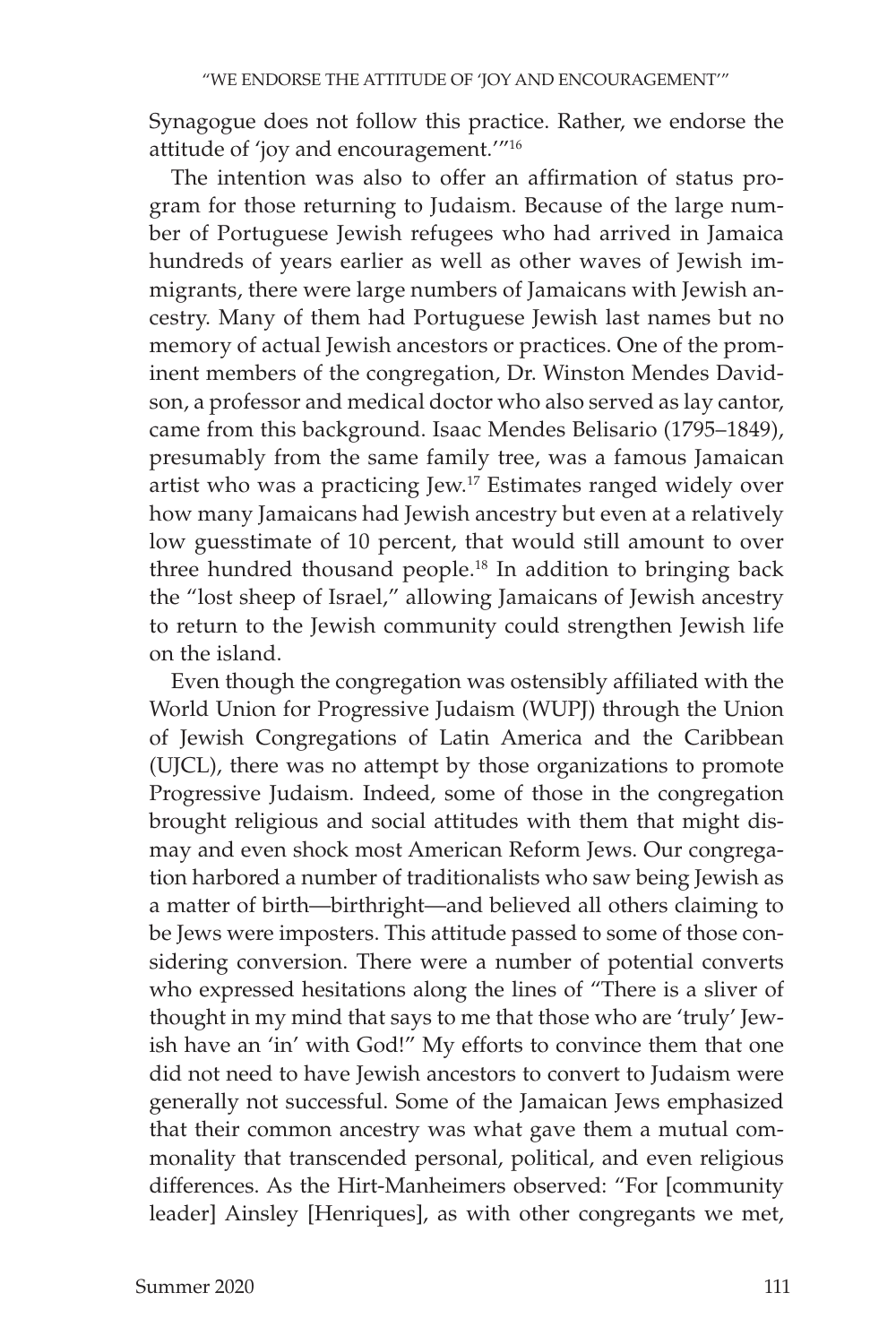veneration of one's ancestors seems to tie him to the Jewish community as much as religious conviction."19

While from a Progressive Jewish point of view, it would not make any difference whether an individual had such ancestry as long as they were committed to Judaism, it was felt that those with Jewish backgrounds would be more acceptable to the Jewish community of Jamaica. Some Jamaican Jews felt that they belonged to a specific niche in Jamaican society and to allow those not from that niche to join their community might diminish what many viewed as their elite social status. This was, of course, difficult to determine with certainty. Most white Jamaicans were understandably reluctant to speak openly about race and class. So it is worth noting that Joseph "Big Joe" Matalon, a member of one of the most prominent Jamaican Jewish extended families, told a reporter in 2012 that many Jamaicans may claim Jewish ancestry as a way of claiming a partially white racial background. He seemed to imply that some black Jamaicans believed being accepted as part Jewish and hence part white might elevate their social status. "It is important to be white . . . When they tell you that their great-great-grandfather was Jewish, they're saying they're white."20 How this perception might have influenced Jewish communal attitudes toward conversion to Judaism was left unarticulated.

Others were more forthcoming. When the Hirt-Manheimers spoke with Patrick Mudahy, whom they identified as "one of the congregation's most vocal critics of Rabbi Kaplan's conversion efforts," Mudahy told them, "We have to be careful who we take in . . . We have to maintain our blood line." The authors described Mudahy as "a born Jew who had been raised as a Christian," who had returned to "the faith of my ancestors" as an adult seeking connection to his roots in the aftermath of marital difficulties. The Hirt-Manheimers wrote that "when asked how the community could survive without an infusion of new blood," he responded, "Like Masada, it is better to die in honor than to die in shame."21

As a newcomer to the country, I found the issues of race and class not as obvious of a barrier as the synagogue itself, which was seemingly unable to shake off the habit of rote ritual, of repeating the same exact words in Hebrew and English hundreds of times, week after week, without considering what might have been done to make religious services more meaningful and uplifting. When I arrived to assume my rabbinic post, the congregation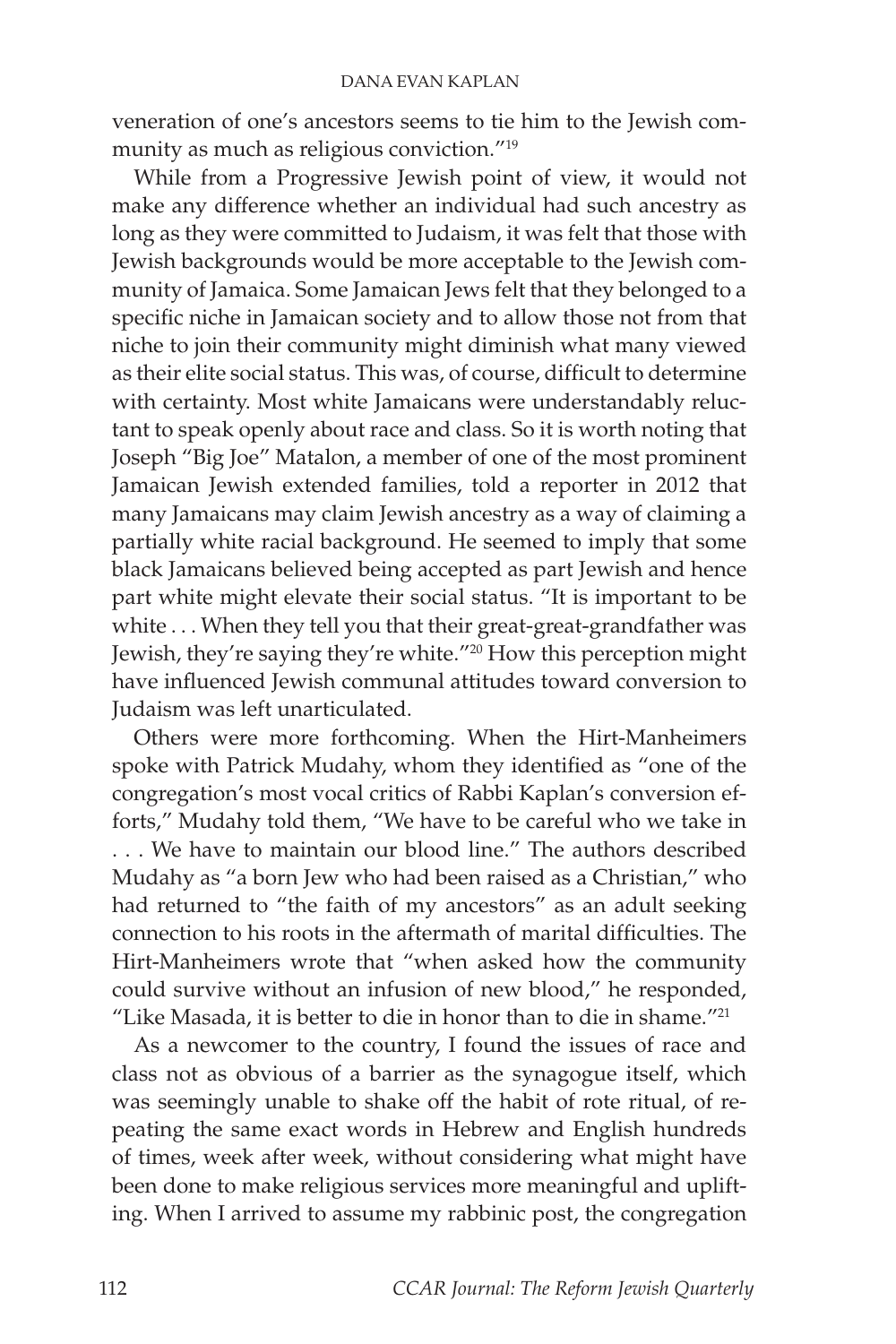was using a locally produced prayer book edited three decades earlier by then lay-leader Ernest Henriques de Souza, which was an eclectic mix of the *Union Prayer Book* with Rabbi Moses Gaster's Sephardic British Orthodox siddur, *The Book of Prayer and Order of Service According to the Custom of the Spanish and Portuguese Jews* (6 volumes, 1901–1907), as well as other texts. While the prayer book was poorly edited, with some prayers being cut off in midsentence, the concept of a uniquely Jamaican siddur was intriguing. De Souza had been attempting to meld the Reform theology of the UPB with the Sephardic heritage of one of the congregations that had become the United Congregation of Israelites, represented by the prayer book edited by Gaster (1856–1939), who had served as *chacham* (presiding rabbi) of the Spanish and Portuguese Jews of Great Britain from 1887 to 1919. De Souza, a professional photographer, had become the lay spiritual leader of the congregation upon the departure of the last Rabbi in 1978. His family, like most other Jamaican Jewish families, was highly assimilated: his mother had been Catholic, while his cousin, The Rt Rev Neville Wordsworth De Souza, was the Anglican bishop of Jamaica.

After De Souza's death, Stephen Henriques assumed the position of spiritual leader, which consisted primarily of reading the prayers in the synagogue without any changes whatsoever. As a reporter for *The Gleaner*, a prominent Jamaican newspaper founded by two Jews in the 1840s, described it, "There is a set order in which the service is conducted, item by item, every week. There is no shift, and he does not find it boring."<sup>22</sup> The small group that attended services religiously probably agreed with Henriques that there was a spiritually uplifting impact of reciting prayers word for word, week by week. However, I hoped to dramatically expand the numbers and cultural backgrounds of those attending and participating, and to do that would require updating De Souza's vision and creating a worship service that could be used in an organic fashion with the congregation, changing as the congregation changed.

While this may appear to be quite a specific critique of a relatively small element of Jewish practice, the worship service was the main vehicle for communicating not only what Judaism believed in but what the Jewish spiritual experience might be like to those considering embracing the religion. My goal was not to import creative religious ideas from North America or elsewhere but rather to draw on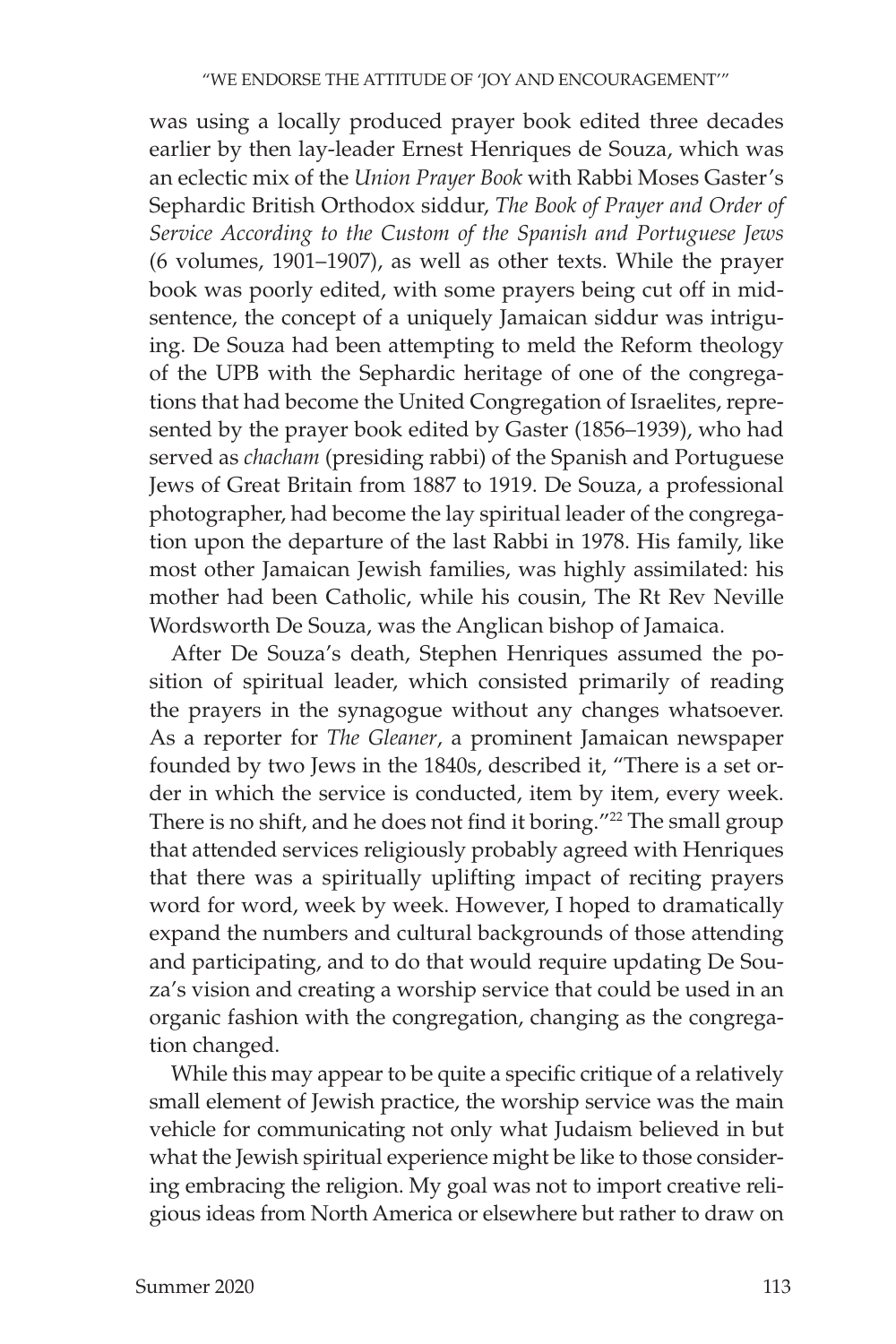## DANA EVAN KAPLAN

a wide variety of influences in order to nurture and develop a truly distinctive Jamaican Judaism. This would be a synthesis of the Spanish Portuguese as well as British German synagogue histories set in the context of Jamaican culture. I advocated for creating a distinctive Jamaican Jewish ritual, of crafting prayers that would resonate with the sounds of Jamaica, and songs that were both authentically Jewish and Jamaican. The ultimate goal was to build a vibrant, growing, multiracial community that could become the model for Jewish renaissance around the world.

While many of the more ambitious goals of the *giur* program were never realized, we did complete the conversion of a number of devoted individuals utilizing the natural and cultural assets available to us in Jamaica. The actual ritual process included a *mikveh* ceremony at the Rockfort Mineral Baths, nestled at the foot of the Long Mountain just east of Kingston. While this facility looks like a large swimming pool with several much smaller mini pools surrounding the large pool, it actually captures mineral water running down from the mountain and releases it to continue its descent. Therefore it meets the strictest halachic standards. This was not our primary concern but it seemed like an appropriate location that had the added benefit of meeting the most stringent religious requirements. We followed the immersion in the *mikveh* with a ritual conversion ceremony the following Friday immediately prior to the *Kabbalat Shabbat* service at our synagogue. The conversion candidate was now officially a Jew.

The next day at the morning Shabbat service, we called up each new Jew for a Torah honor. As part of the Torah service, we read a blessing that I had written for the welfare of the country, borrowing from Bob Marley:

*Adonai*, may all the people of our beautiful island nation live happily and prosper. May we be appreciative for what we have and may we willingly share it with those who are in need. Help us to communicate with one another and to appreciate each other's strengths as well as weaknesses. Teach us to respect the many ways that we may serve You in a country with so many religious faiths and traditions. May the people of our country be safe from strife and affliction and may we be healthy and vigorous in both body and spirit. We join together in one love, one heart, and let us say amen.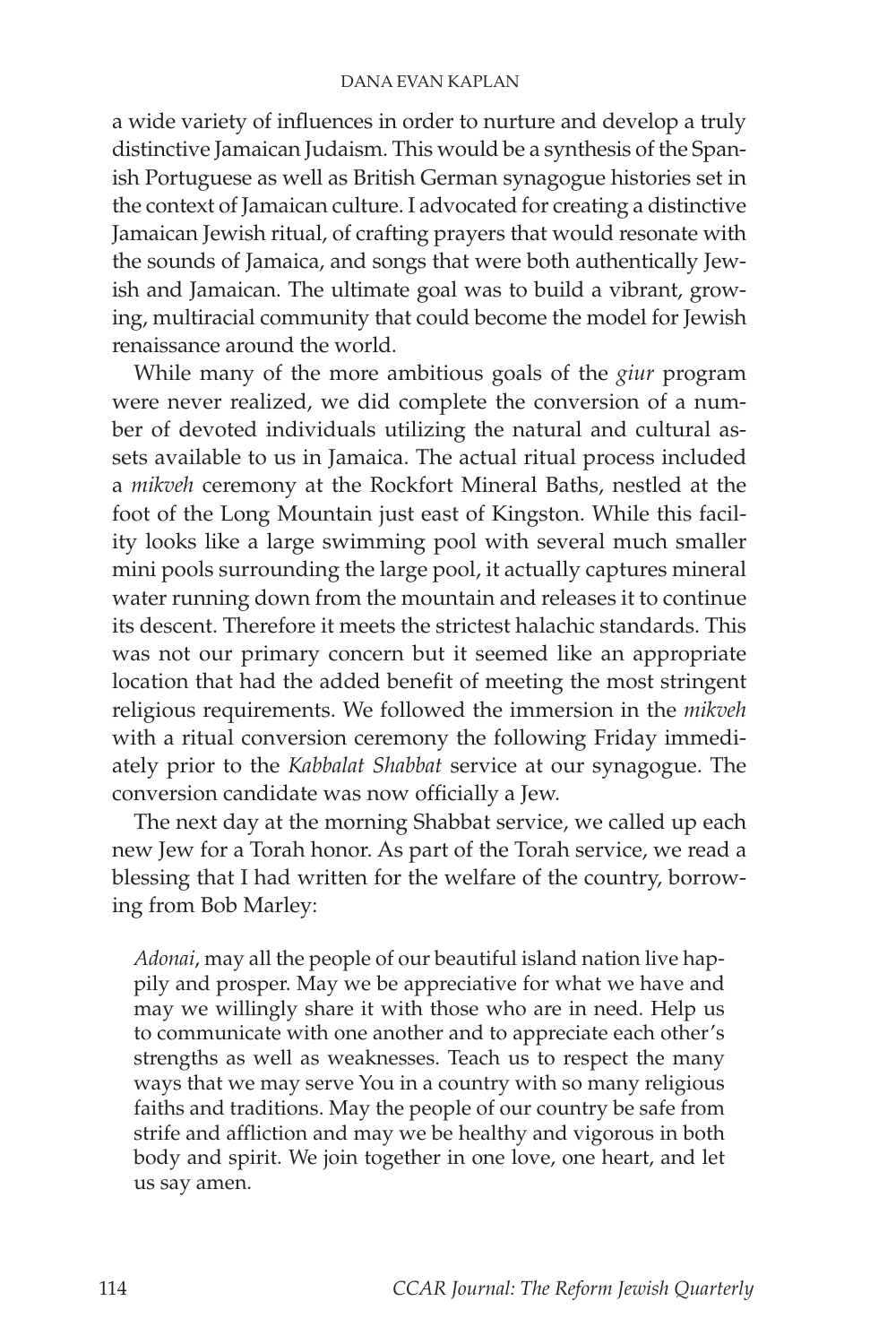## **Notes**

- 1. The terms "continuity" and "survival" were used frequently by Jewish leaders from the time that the first demographic studies began appearing showing that intermarriage rates were increasing until recently, when a consensus began developing that focusing on these themes was not persuasive and indeed might be counterproductive. As an example of how these two words were seen as integral to any presentation of Judaism in America, see Abraham J. Karp, *Jewish Continuity in America: Creative Survival in a Free Society* (Tuscaloosa: University of Alabama Press, 1998).
- 2. Nick Davis, "Jamaica's 'Wickedest City' Port Royal Banks on Heritage," *BBC*, July 25, 2012, https://www.bbc.com/news/ world-latin-america-18601357.
- 3. Ed Kritzler, *Jewish Pirates of the Caribbean—How A Generation of Swashbuckling Jews Carved Out an Empire in the New World in Their Quest for Treasure, Religious Freedom—and Revenge* (New York: Anchor, 2009), and many articles such as Ross Kenneth Urken, "The Forgotten Jewish Pirates of Jamaica," *Travel + Leisure*, May 16, 2016, https://www.travelandleisure.com/trip-ideas/ jewish-pirates-jamaica-kingston?xid=PS\_smithsonian.
- 4. Menachem Posner, "Just in Time for the Holidays, Jamaica Lands Permanent Chabad Presence," September 18, 2014, https:// www.chabad.org/news/article\_cdo/aid/2706138/jewish/Justin-Time-for-the-Holidays-Jamaica-Lands-Permanent-Chabad-Presence.htm.
- 5. Marilyn Delevante and Anthony Alberga, *The Island of One People: An Account of the History of the Jews of Jamaica* (Kingston, Jamaica: Ian Randle Publishers, 2005).
- 6. Debra Rubin, "Jamaican Jews See Intermarriage, Conversion as Their Future," *The Times of Israel*, December 24, 2012, https:// www.timesofisrael.com/jamaican-jews-see-intermarriageconversion-as-their-future/.
- 7. Zelda Shluker, "Swimming against the Tide," *Hadassah Magazine*, April/May 2014, https://www.hadassahmagazine.org/2014/04/ 30/swimming-tide/.
- 8. Debra Rubin, "In Jamaica, the Jewish Future Is in Intermarriages and Conversions," *Jewish Telegraphic Agency*, December 19, 2012, https:// www.jta.org/2012/12/19/lifestyle/in-jamaica-the-jewish-futureis-in-intermarriages-and-conversions.
- 9. Shluker, "Swimming Against the Tide."
- 10. Ibid.